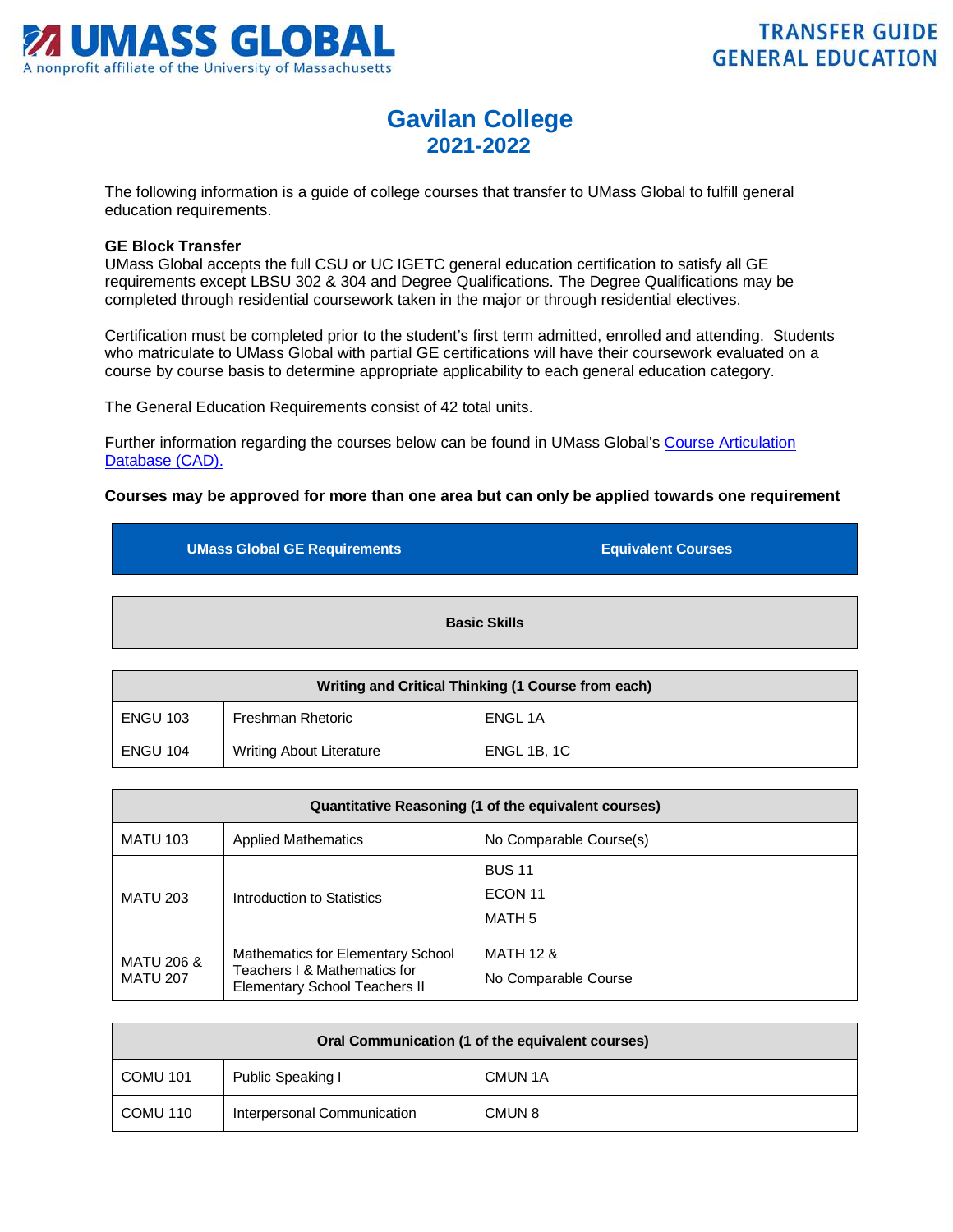| Oral Communication (1 of the equivalent courses) |                              |                             |
|--------------------------------------------------|------------------------------|-----------------------------|
| COMU 315                                         | Intercultural Communication  | CMUN <sub>4</sub><br>ETHN 4 |
| COMU 410                                         | Organizational Communication | No Comparable Course(s)     |

## **Breadth Requirements**

| Humanities (3 courses from 3 different areas totaling 9 credits)                                       |                                                                                                                                                                         |
|--------------------------------------------------------------------------------------------------------|-------------------------------------------------------------------------------------------------------------------------------------------------------------------------|
| <b>Communications</b><br>Subject Codes: COMU                                                           | CMUN 1A*, 3, 4*, 5, 6, 8*, 10, 12<br>JOUR 10<br>POLS <sub>6</sub><br>PSYC <sub>6</sub><br>*Cannot Double Count with Basic Requirement                                   |
| <b>English</b><br>Subject Codes: ENGU                                                                  | ENGL 2B, 2C, 2E, 2F, 2J, 2L, 2R, 4A, 4B, 5A, 5B, 9A, 9B,<br>9C, 9D<br>ETHN 2L, 2R                                                                                       |
| <b>Fine Arts</b><br>Subject Codes: ARTU, MUSU, THDU, FAUU, FTVU<br>Must be 2 semester units or greater | ART 1A, 1B, 2A, 3A, 4, 6, 8A, 10A, 11, 14A, 21<br>CMUN <sub>2</sub><br>DM 60, 77<br>HUM 3, 4, 10, 25<br>MCTV 16, 26<br>MUS 1B, 2, 6, 17<br>THEA 1, 3, 4, 7, 12A, 16, 25 |
| <b>Foreign Language</b><br>Subject Codes: FLUU, SPNU, GERU, FRNU                                       | SPAN 1A, 1B, 2A, 2B, 12A, 12B                                                                                                                                           |
| <b>Humanities</b><br>Subject Codes: HUMU                                                               | HUM $6*$<br>*Cannot Double Count with Social Science Requirement                                                                                                        |
| <b>Liberal Studies</b><br>Subject Codes: LBSU<br>Excludes LBSU 300                                     | No Comparable Course(s)                                                                                                                                                 |
| Philosophy<br>Subject Codes: PHLU                                                                      | AJ 3A<br>PHIL 1, 2, 3A, 3B, 4, 7A, 7B, 9, 12, 15                                                                                                                        |
| <b>Religious Studies</b><br>Subject Codes: RELU                                                        | PHIL <sub>6</sub>                                                                                                                                                       |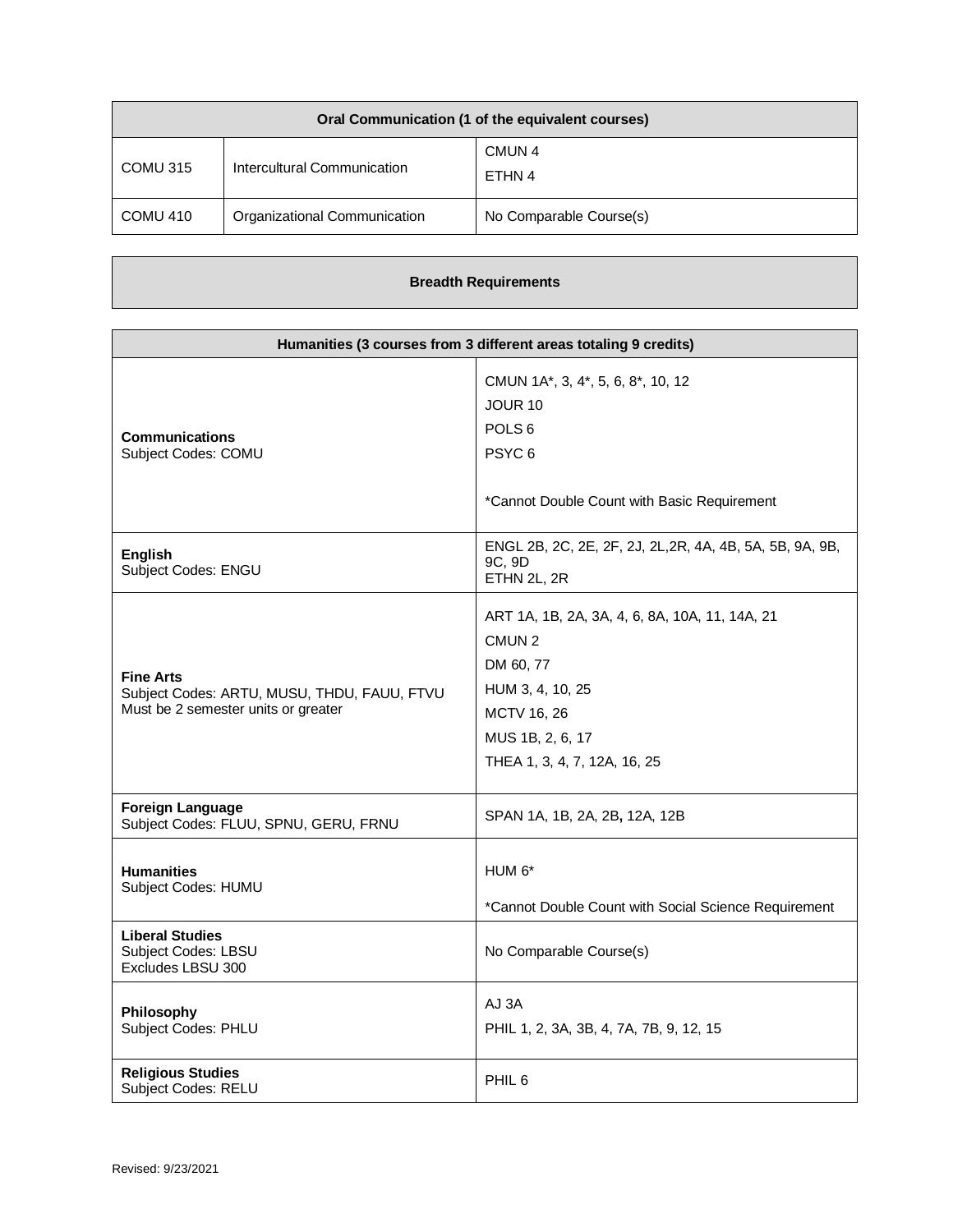| Natural Sciences (2 courses, totaling 6 credits)                                                                                |                                                                                                                                                                                     |
|---------------------------------------------------------------------------------------------------------------------------------|-------------------------------------------------------------------------------------------------------------------------------------------------------------------------------------|
| <b>Natural Science</b><br>Lab credit is not required.<br>Subject Codes: BIOU, CHMU, ESCU, FSNU, LPSU,<br>LSCU, NSCU, PSCU, PHYU | AH 11, 15<br><b>ANTH 1, 1L</b><br>ASTR <sub>1</sub><br>BIO 1, 2, 4, 5, 7, 8, 9, 10, 12, 13, 15<br>CHEM 1A, 1B, 12A, 12B, 30A, 30B<br><b>PSCI 1, 2</b><br>PHYS 1, 2A, 2B, 4A, 4B, 4C |

<u> 1989 - Johann Barn, mars eta bainar eta bat erroman erroman erroman erroman erroman erroman erroman erroman e</u>

h

| Social Sciences (3 courses from 3 different areas totaling 9 credits) |                                                                                                               |  |
|-----------------------------------------------------------------------|---------------------------------------------------------------------------------------------------------------|--|
| <b>Criminal Justice</b><br>Subject Code: CJCU                         | AJ 5, 12, 14, 16, 18, 21, 32, 176                                                                             |  |
| <b>Early Childhood Education</b><br>Subject Code: ECEU                | ART 25A, 25B<br>CD 1, 2, 3, 4, 5, 7, 8A, 8B, 9, 10, 12, 13, 18, 20, 25A, 25B,<br>30A, 30B, 32, 35, 36, 40, 97 |  |
| <b>Economics</b><br>Subject Code: ECNU                                | ECON 1, 2, 10                                                                                                 |  |
| <b>History</b><br>Subject Code: HISU                                  | ETHN 10B<br>HIST 1, 2, 3, 4A, 4B, 5, 6, 7A, 7B, 10, 12, 21, 22                                                |  |
| <b>Legal Studies</b><br>Subject Code: LEST                            | No Comparable Course(s)                                                                                       |  |
| <b>Marketing</b><br>Subject Code: MKTU                                | No Comparable Course(s)                                                                                       |  |
| <b>Organizational Leadership</b><br>Subject Code: OLCU                | No Comparable Course(s)                                                                                       |  |
| <b>Political Science</b><br>Subject Code: POSU                        | POLS 1, 3, 4, 5, 7, 10, 12                                                                                    |  |
| <b>Psychology</b><br>Subject Code: PSYU                               | AH <sub>3</sub><br>ANTH <sub>32</sub><br>POLS <sub>32</sub><br>PSYC 2, 3, 7, 10, 11, 32, 40                   |  |
| <b>Social Science</b><br>Subject Code: SSCU                           | <b>ANTH 2, 5</b><br><b>ETHN 1, 2</b><br>HUM 6*, 12<br>*Cannot Double Count with Humanities Requirement        |  |
| <b>Social Work</b><br>Subject Code: SOWK                              | No Comparable Course(s)                                                                                       |  |
| <b>Sociology</b><br>Subject Code: SOCU                                | <b>ANTH 3, 10</b><br>ETHN 3A, 3B, 10A                                                                         |  |